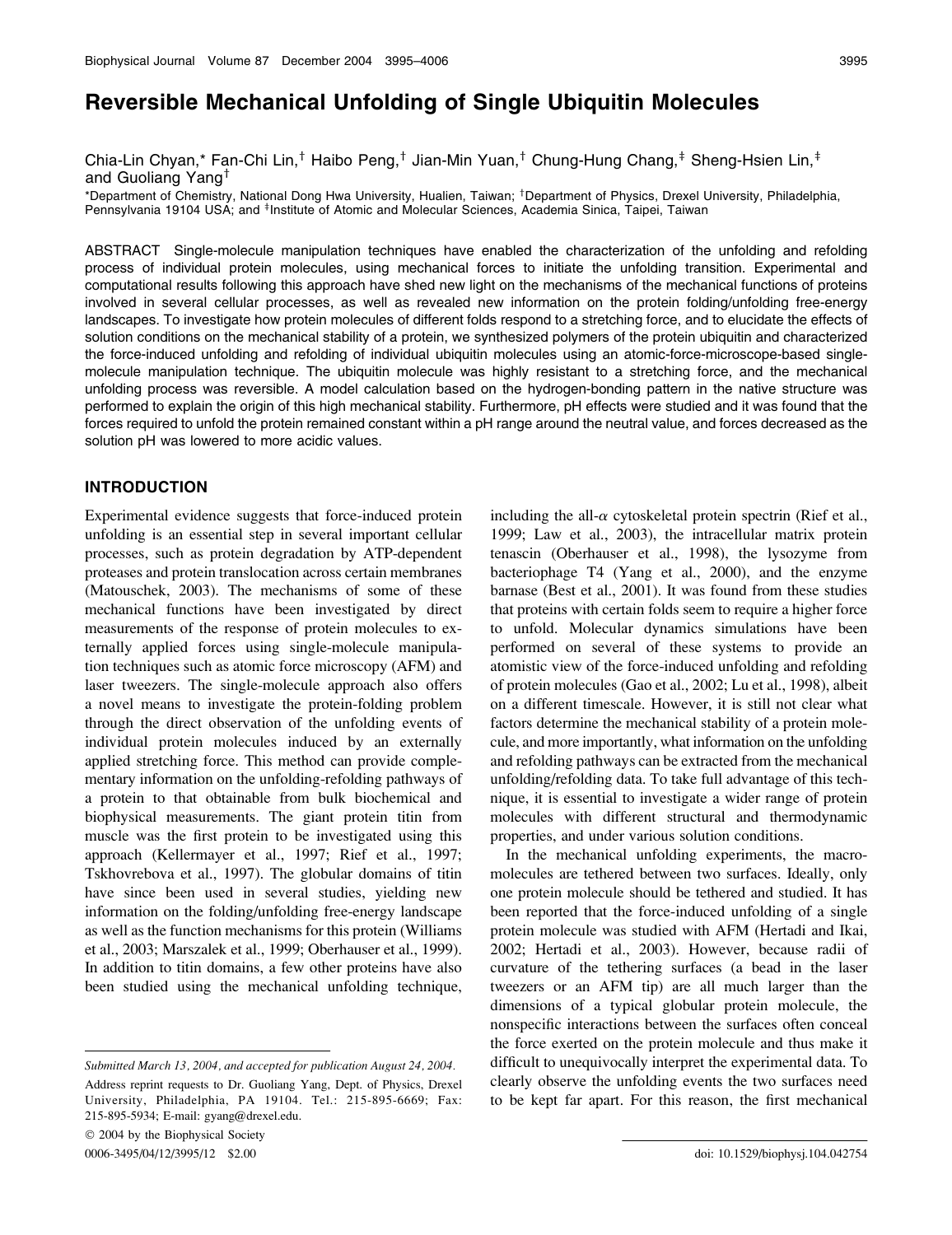protein-unfolding studies used proteins that naturally occur as tandem arrays of globular domains (Rief et al., 1997), and most of the mechanical unfolding studies since have also used proteins in the polymeric form. The naturally occurring polymeric proteins are not ideal to investigate protein folding because the heterogeneity in the domains complicates the data interpretation, thus limiting the information contents of the experiments. To circumvent this problem, polymers of identical globular protein molecules have been synthesized by cloning multiple copies of the gene using a proteinengineering technique (Carrion-Vazquez et al., 2000) or by linking the domains via disulfide bonds using the solid-state synthesis method (Yang et al., 2000). When a polymer of globular protein molecules is subject to a stretching force, it is still possible to observe the unfolding of individual molecules due to the stochastic nature of protein-folding events and the experimental scheme. When pulled from its ends, the tension in the polymer is the same throughout its length and the extension of the polymer is the sum of the extensions of all the molecules in the polymer. When using a relative stiff force sensor, such as an AFM cantilever, unfolding of a protein molecule in the polymers leads to a sudden lengthening of the chain and thus an abrupt drop in the tension. Such a process makes it unlikely that two or more molecules unfold simultaneously or closely following each other in time. The next unfolding event is mostly likely to occur only after the tension rises again to a certain level in the ensuing pulling of the chain. Thus, these pulling experiments readily yield the unfolding behaviors of individual molecules. Up to now, there are only a limited number of protein systems that have been successfully polymerized and studied in mechanical unfolding experiments. The difficulties may arise from several sources. For example, significant changes in the protein's structure and stability might be induced from polymerization; the linked multiple copies of the gene might not be expressed; the mechanical stability of the protein could be too low to generate detectable signals; and the polymerized protein may not generate singlemolecule unfolding data due to aggregation and/or weak attachment to the surfaces.

We have synthesized polymers of the protein ubiquitin and characterized the unfolding behaviors of this protein when subjected to mechanical forces. Ubiquitin is a protein that has been extensively studied with various methods. Several features make ubiquitin an excellent model protein for protein-folding investigations: 1), it is a small protein, consisting of 76 amino acid residues (molecular weight of 8433), without disulfide bonds or other structural complications; 2), its high-resolution three-dimensional structure is known from x-ray crystallography and NMR studies; 3), thermal unfolding of ubiquitin is reversible and conforms closely to the two-state equilibrium model in most experimental measurements; 4), ubiquitin is very stable at neutral pH, with denaturation temperature  $>$ 100 $\rm ^{\circ}C$  (Makhatadze et al., 1998); and 5), a library of mutants has been developed and characterized. Recently, several articles were published by the Fernandez group on single-molecule studies of ubiquitin. Carrion-Vazquez et al. (2003) reported their results on the mechanical unfolding of ubiquitin. Using both N-C-linked and K48-C-linked polymers, they found that the forces required to unfold ubiquitin are strongly dependent on the direction along which the force is applied, which may indicate a general mechanism of macromolecular mechanical function in biological systems. Fernandez and Li (2004) used the force-clamp atomic force microscopy to characterize the folding pathways of ubiquitin. These experiments provided the first direct observations of the folding trajectory of single-protein molecules. They found that ubiquitin folding occurs through a series of continuous stages instead of well-defined states. Schlierf et al. (2004) studied the kinetics of unfolding of ubiquitin and found that, at the single-protein level, ubiquitin unfolding is well described by a simple two-state kinetic model. However, rare events not following the simple two-state kinetics did occur, revealing the diversity of pathways available to a protein undergoing forced unfolding.

In this work, we have studied the mechanical unfolding of ubiquitin molecules, in N-C-linked polymers, in more detail; we especially characterized the refolding as well as the unfolding behaviors of ubiquitin and made measurements in solutions with different pH values. In addition, we calculated the unfolding forces based on the strength of the hydrogen bonds between the two  $\beta$ -strands at the N- and C-termini.

### MATERIALS AND METHODS

### Cloning of polymeric ubiquitin gene

The clone containing the ubiquitin (UBI) gene, pTOBUBI, was purchased from American Type Culture Collection (Manassas, VA). The polymerase chain reaction (PCR) technique was used to amplify the monomeric UBI gene using the pTOBUBI as a template. Two primers used for the PCR reaction were  $5'$ -cgggatccatgcagatattcgtgaaa accc-3' and  $5'$ -cgtctgagaggtggtagatcttgctgctgatgacggccg-3'. The former, which was used as the 5'-end primer, contained a BamHI restriction enzyme cleavage site. The latter, the  $3'$ -end primer, contained a  $Bg/II$  restriction enzyme cleavage site, two Cys codons, a stop codon, and an XhoI restriction enzyme cleavage site sequentially. The PCR-amplified monomeric UBI gene was purified and ligated to a pGEM-T vector (Promega, Madison, WI). The constructs were screened by the  $\alpha$ -complementation and restriction enzyme digestion map. The selective clones were verified by automatic DNA sequencing of the entire coding region and the restriction enzyme cleavage sites. The verified construct was designated as pGEMTUBI\_1. The dimeric and tetrameric UBI genes were constructed by iterative cloning based on a previously published protocol (Carrion-Vazquez et al., 1999) with modifications. The BamHI/ XhoI doubly digested monomeric UBI gene was ligated to the BgIII/XhoI doubly digested pGEMTUBI\_1 plasmid. The constructs containing dimeric UBI genes were screened by the restriction enzyme digestion map and verified by automatic DNA sequencing of the entire coding region. The verified construct was designated as pGEMTUBI\_2. The procedures to construct the tetrameric and octameric UBI genes, pGEMTUBI\_4 and pGEMTUBI\_8, were the same as those for pGEMTUBI\_2. The structure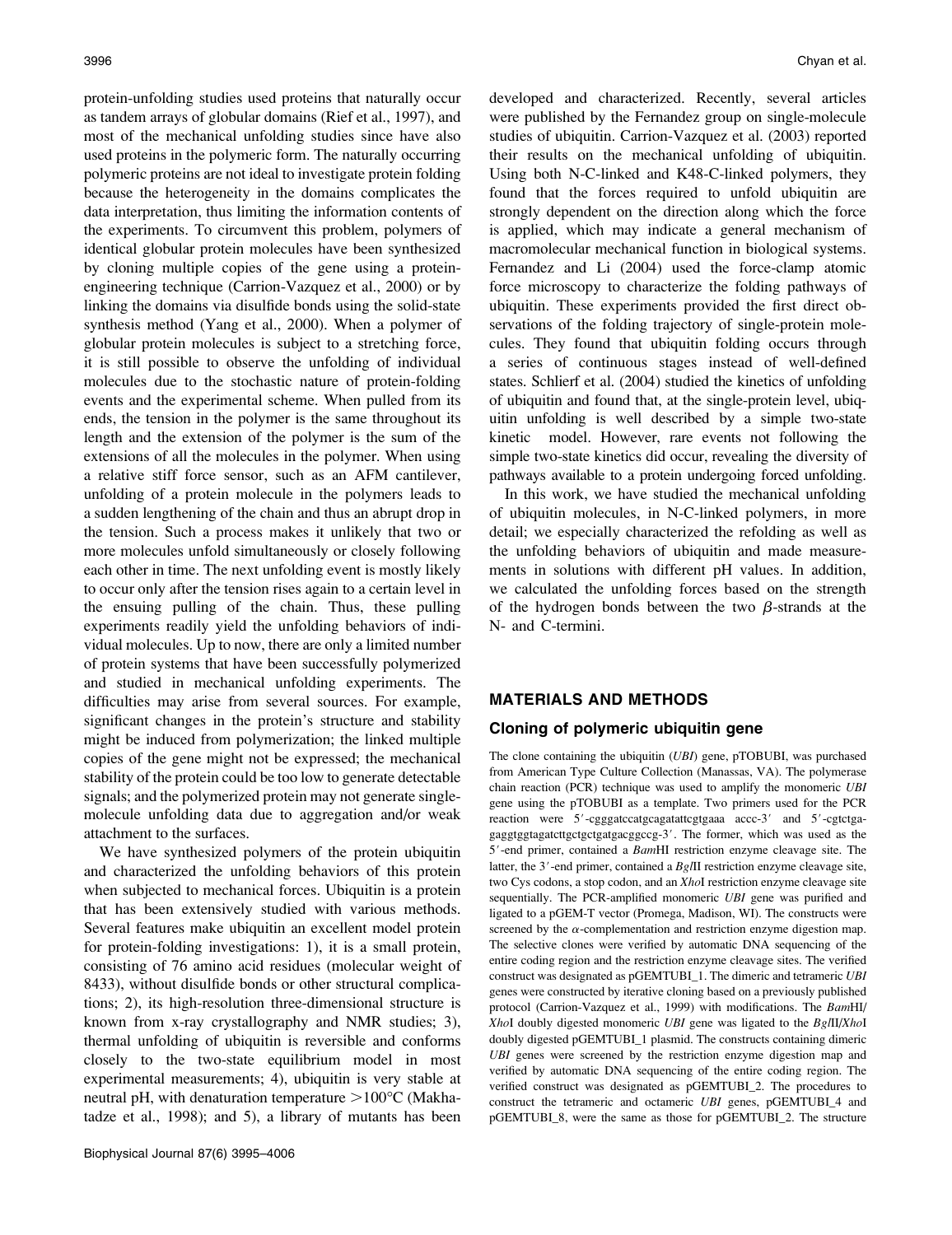

FIGURE 1 (A) Structure of expression vectors, pETUBI\_N containing N tandem repeats of human ubiquitin cDNA. The insert region containing ubiquitin gene and the cloning sites are shown in the black arrow. The cDNA inserted between the T7 promoter and T7 terminator is under control of strong bacteriophage T7 transcription. Kan and ori represent the kanamycin resistance gene and the origin of replication, respectively. (B) Restriction enzyme digestion and agarose gel analysis of pETUBI\_N. The uncut plasmids, pETUBI\_1, pETUBI\_2, pETUBI\_4, pETUBI\_8 are shown in lanes 2, 4, 6, and 8. The  $BamHI/Xhol$  doubly digested plasmids are shown in lanes 3, 5, 7, and 9. The upper bands show the pET30a vehicle, and lower bands show the ubiquitin monomer gene (lane  $3$ ), dimer gene (lane  $5$ ), tetramer gene (lane 7), and octamer gene (lane 9), respectively.

and restriction enzyme digestion analysis of the expression plasmids pETUBI\_1, pETUBI\_2, pETUBI\_4, and pETUBI\_8 are shown in Fig. 1.

## Overexpression and purification of recombinant monomeric, dimeric, tetrameric, and octameric ubiquitin

The BamHI/XhoI doubly digested monomeric, dimeric, tetrameric, and octameric UBI genes were subcloned into a pET30a expression vector separately (Studier et al., 1990). The verified plasmids, designated as

pETUBI\_1, \_2, \_4, and \_8, were transformed into Escherichia coli strain BL21(DE3). The transformed cells were grown at  $37^{\circ}$ C to 1 OD<sub>600nm</sub> in Luria Broth, then  $0.5$  mM isopropyl- $\beta$ -D-thiogalactopyranoside was added to induce gene expression. After 3 h of induction, cells were harvested by centrifugation. The harvested cells were resuspended in 50 mM Tris-HCl buffer (pH 8.0), containing 1 mM EDTA, 1 mM  $\beta$ -mercaptoethanol, and 0.1 mM phenylmethanesulfonyl fluoride, and lysed by repeat ''freezeand-thaw.'' After centrifugation, the supernatant was collected and applied to a Ni-NTA agarose column. The column was washed with 5 mM imidazol and eluted with 40–60 mM imidazol. Enterokinase (6U) was then added to the eluting sample and incubated overnight. The sample was reapplied to the Ni column to remove the fragment containing His-tag. The final construct contains AMADIGS residues on the N-terminus, single or multiple repeats of ubiquitin, Arg-Ser residues in between each repeat of ubiquitin, and two cysteine residues on the C-terminus. Each of the purified monomeric, dimeric, and tetrameric UBI proteins ran as a single band in SDS-PAGE as shown in Fig. 2. The octameric UBI protein was only partially purified, with a purity of  $\sim$  60–80%, as shown in Fig. 2, but the octameric samples were readily usable in the experiments of mechanical unfolding of single molecules.

### Circular dichroism study and secondary structure analysis

CD spectra were recorded on a Jasco J-715 circular dichroism spectrometer. CD spectra were collected using a cylindrical quartz cuvette with a 1-mm pathlength. The step resolution was 0.2 nm with 1.0-nm bandwidth at a scan speed of 50 nm/min. Each CD spectrum was averaged over 16 measurements and corrected for the appropriate buffer baseline. All spectra are presented as the molar CD absorption coefficient ( $\Delta \varepsilon_{\text{M}}$ ). Concentrations of monomeric, dimeric, and tetrameric ubiquitins were determined by ultraviolet (UV) absorption using the extinction coefficient,  $\varepsilon_{276nm}$ , 1450 M<sup>-1</sup> cm<sup>-1</sup> per single



FIGURE 2 Overproduction and purification of human monomeric and polymeric ubiquitins as analyzed by SDS-PAGE. SDS-PAGE analysis of monomeric (lanes 1–5), dimeric (lane 6), tetrameric (lane 7), and octameric (lane 8) ubiquitins was shown. The descriptions of individual lanes are as follows. Molecular weight marker proteins (M. W.), total cell lysate of E. coli. BL21(DE3) carry pETUBI\_1 after induction (lane  $I$ ), the fusion proteins bound to Ni-NTA agarose column (lane 2), the fusion proteins eluted from Ni-NTA agarose column by use of elution buffer containing 40 mM imidazole (lane 3), the eluted fusion proteins after enterokinase cleavage (lane 4), the purified recombinant ubiquitin after removing the Hiscontaining tag region by Ni-NTA affinity chromatography (lane 5), purified dimeric (lane 6), tetrameric (lane 7), and octameric (lane 8) ubiquitins. Recombinant human ubiquitin polymers were purified from E. coli lysate as described under Materials and Methods. Lanes 6, 7, and 8 were cut from separate gels with the positions of the bands adjusted to the markers on the left.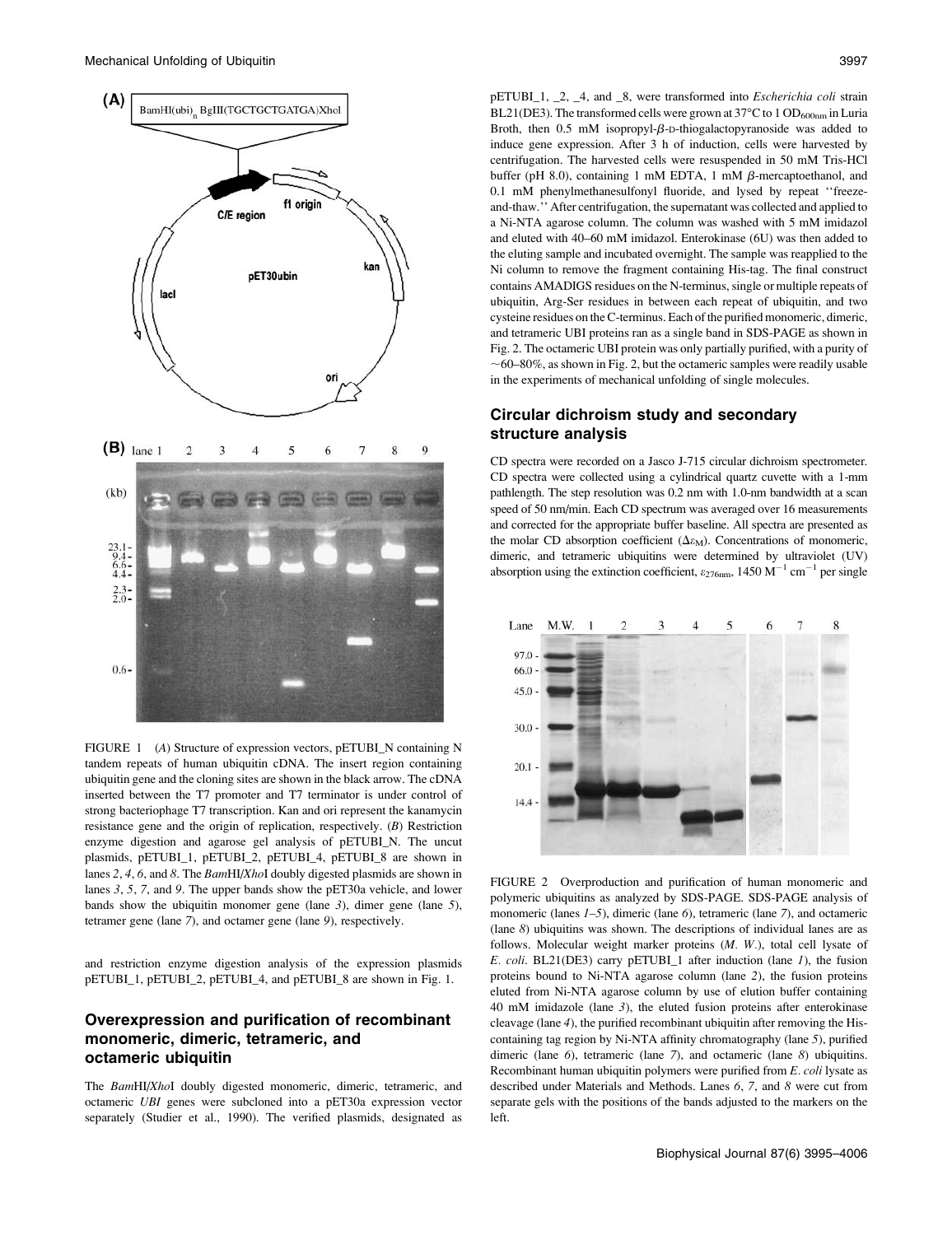ubiquitin monomer. Sample concentrations were 10  $\mu$ M. The contents of secondary structures were calculated from the neural network program CDNN (Bohm et al., 1992).

#### Thermodynamic stability measurements

The equilibrium constant for the unfolding of ubiquitin in the presence of GdnHCl can be described as follows using a two-state model.

$$
K = U/(1 - U) = \exp(-\Delta G_{\rm D}/RT),
$$

where U is the fraction of unfolded state, and  $\Delta G<sub>D</sub>$  represents the free energy of unfolding of proteins in the presence of GdnHCl. It has been found experimentally that the free energy of unfolding of proteins in the presence of GdnHCl is linearly related to the concentration of GdnHCl (Pace, 1986):

$$
\Delta G_{\rm D} = \Delta G_{\rm D}^{\rm H_2O} - m[GdnHCl],
$$

where  $\Delta G_{\text{D}}^{\text{H}_2\text{O}}$  is the apparent free energy of unfolding in the absence of denaturant, and m is a measure of the dependence of free energy on GdnHCl concentration. By combining these two equations, the fraction of the unfolded state  $(U)$  can be written as the following equation:

$$
U = \frac{\exp\left\{-(\Delta G_{\rm D}^{\rm H_2O} - m[GdnHCl])/RT\right\}}{1 + \exp\left\{-(\Delta G_{\rm D}^{\rm H_2O} - m[GdnHCl])/RT\right\}}.
$$

Experimental data can be fitted according to this equation using a Boltzmann regression analysis algorithm in the program Origin 6.0 (Microcal Software, Northampton, MA).

#### Mechanical unfolding measurements

The mechanical unfolding experiments were performed using a modified commercial Nanoscope III scanning probe microscope (Digital Instruments/ Veeco, Santa Barbara, CA). A desktop PC, running programs written in LabView (National Instruments, Austin, TX), was employed to control the movements of the AFM tip relative to the sample surface. The cantilevers used in the experiments were triangular,  $Si<sub>3</sub>N<sub>4</sub>$  cantilevers (purchased from ThermoMicroscopes/Veeco, Sunnyvale, CA), with a nominal spring constant of 50 pN/nm. The value of the spring constant of each cantilever was calibrated individually using the method of thermal energy equipartition (Hutter and Bechhofer, 1993). The ubiquitin polymer was dissolved in PBS buffer (126 mM NaCl, 7.2 mM Na<sub>2</sub>HPO<sub>4</sub>, 3 mM NaH<sub>2</sub>PO<sub>4</sub>, pH 7.0) with a protein concentration of 50  $\mu$ g/ml. The specimen for the mechanical unfolding experiments was prepared by depositing  $20 \mu l$  of the protein solution on a fresh gold surface and allowing the molecules to adsorb for 10 min. After washing off the unbound molecules with PBS, the sample was placed in the liquid chamber of the AFM. The experiments were carried out with both the sample and the tip immerged in the same buffer. The tip was first pushed onto the sample surface with a force of a few nanonewtons for 5 s to allow the molecules to interact with and attach to the tip. The tip was then retracted from the surface at a specified speed and the force was measured as a function of the tip-sample separation. For unfolding ubiquitin molecules in solutions with different pH values, the samples were prepared in two different ways. In the first method, the sample was prepared in PBS buffer of pH 7. After the sample was mounted in liquid chamber of the AFM, the pH 7 buffer was washed out with a buffer of the desired pH value, followed by the mechanical unfolding measurement. In the second method, the ubiquitin polymer was directly dissolved in a buffer of the desired pH value (adjusting using HCl or NaOH), and this same buffer was used throughout the sample preparation and the subsequent measurement. The results obtained after these two procedures were not distinguishable.

For the refolding experiments, the tethered polymer chain was relaxed after several unfolding events had been observed in the force curve, by

bringing the AFM tip to a specified position near the sample without touching the surface. After holding the tip at that position for a specified period of time, the protein polymer was stretched again. This process was repeated until the polymer detached from the surfaces.

#### Data analysis

The raw data were first screened for curves showing multiple unfolding events, with the characteristic ''saw-tooth'' pattern. The selected data curves were further processed by eliminating any artifacts from the thermal drifts, and converting the scales into force and distance from the experimental parameters. To evaluate the structural changes upon the unfolding of a globular protein domain in the polymer, the force-versus-extension relationship was fitted to the wormlike-chain (WLC) model (Bustamante et al., 1994):

$$
F = \left(\frac{k_{\rm B}T}{p}\right) \left[\frac{1}{4\left(1 - \frac{x}{L}\right)^2} - \frac{1}{4} + \frac{x}{L}\right],
$$

where L is the contour length, x is the end-to-end distance of the chain,  $p$  is the persistence length, and  $k_B$  and T are the Boltzmann constant and the absolute temperature, respectively. This formula describes the relationship between the tension  $(F)$  and the relative extension  $(x/L)$  of an ideal entropic chain, which is used to fit the data to obtain the contour length of the protein polymer.

# Monte Carlo simulation

Monte Carlo simulation was performed to elucidate the unfolding rate of the protein. In the simulation, force-versus-extension curves are generated by assuming the polymer to be a WLC chain, and the cantilever to be a linear spring. To determine if a still-folded protein molecule will unfold, a probability is calculated according to the theory developed by Bell (1978) and elaborated by Evans and Ritchie (1999) for two-state unfolding:

$$
P = P(F)\Delta t = A_0 e^{-(E_a - F\Delta x_u)/k_B T} \Delta t = k_u^0 e^{F\Delta x_u/k_B T} \Delta t,
$$

where  $E_a$  is the activation energy barrier for unfolding, F is the pulling force experienced by the protein,  $\Delta x_u$  is the distance between the folded state and the transition state along the pulling direction,  $A_0$  is an attempt frequency,  $k_{\rm u}^0$ is the unfolding rate when no external force is present, and  $\Delta t$  is the time interval over which force  $F$  is acting on the protein. At each force level, each folded molecule in the polymer is checked for unfolding by comparing the unfolding probability with a randomly generated number before the chain is pulled further. One-hundred force curves on pulling an octameric chain were generated, which yielded 800 points, for each set of parameters. The values of  $k_{\text{u}}^0$  and  $\Delta x_{\text{u}}$  for the protein are obtained as the adjusting parameters in fitting the Monte Carlo simulation to the experimental data. The simulation provides distribution of the unfolding force at a particular pulling speed, as well as the dependence of the unfolding forces on the pulling speed. Both sets of data are fitted to the experimental results in obtaining the parameters  $k_{\mathrm{u}}^0$  and  $\Delta x_{\mathrm{u}}$ .

#### Calculation of the unfolding forces

The native structure of ubiquitin (1UBQ) contains a five-stranded  $\beta$ -sheet, a 3.5-turn  $\alpha$ -helix, and a 3<sub>10</sub>-helix. The five  $\beta$ -strands are arranged in the order of  $\beta$ 4- $\beta$ 3- $\beta$ 5- $\beta$ 1- $\beta$ 2, with  $\beta$ 1 and  $\beta$ 5 parallel and other strands packed in an antiparallel arrangement (see, e.g., Fig. 3 in Cordier and Grzesiek, 2002). The  $\beta$ 1- $\beta$ 5 strands are connected by five backbone hydrogen bonds:  $Q2 \rightarrow E64$ , S65  $\rightarrow F4$ , F4  $\rightarrow L67$ , L67  $\rightarrow K6$ , K6  $\rightarrow L69$ . Here the notation is such that the arrows point in the direction from the carbonyl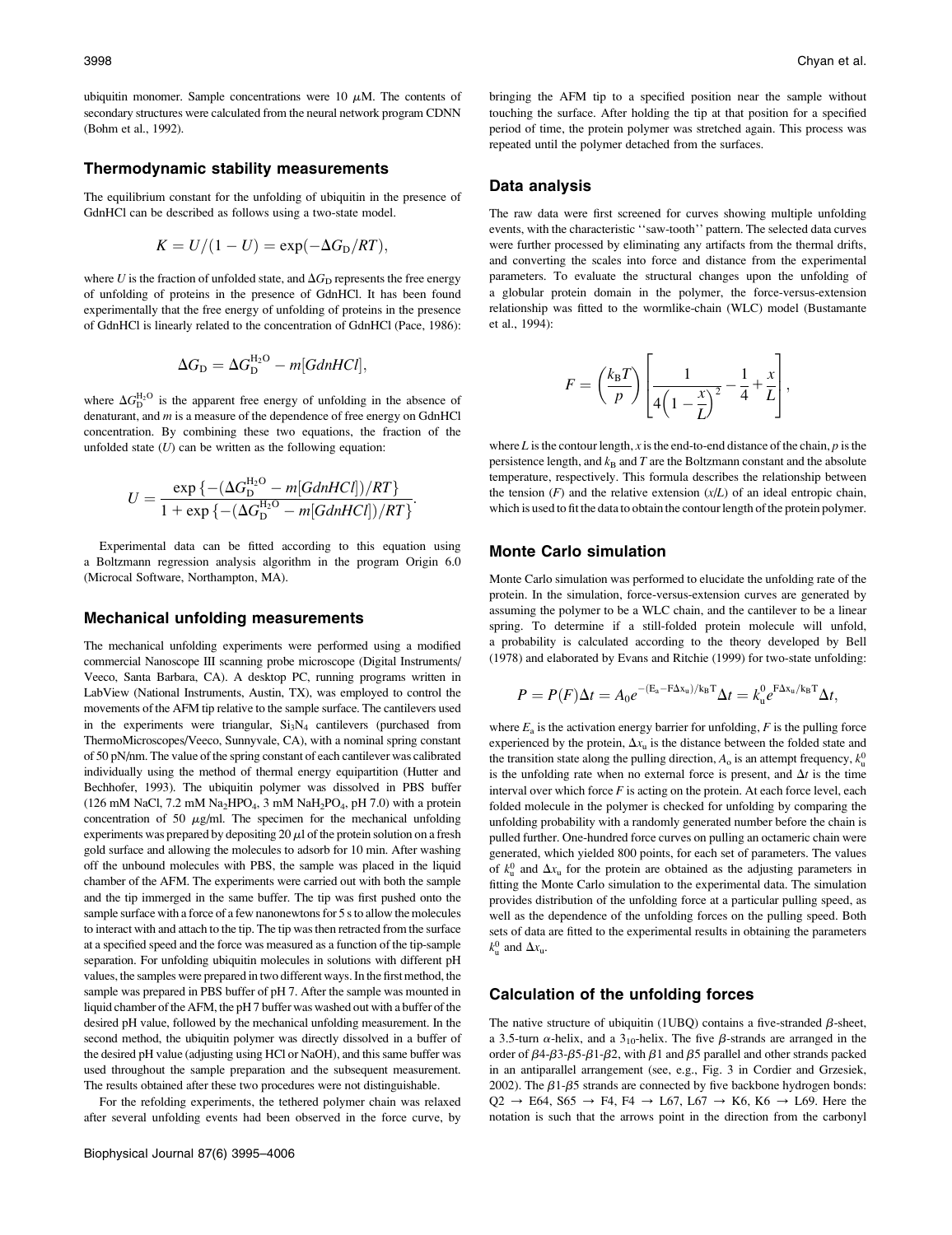oxygen acceptor toward the amide proton donor, and the numbers indicate the sequence positions of the amino acids. In the native structure, the  $\beta$ 1 and  $\beta$ 5 strands are approximately parallel to each other in their spatial arrangements. This conformation is similar to the relative position between A' and G strands of the cardiac titin I27 immunoglobulin domain in its native structure (Lu et al., 1998).

In our simplified model, it is assumed that the first and last amino acid residues of a folded-protein molecule in the polymer are pulled away from each other. The direction from R72 to M1 in the native structure is chosen as the direction of pulling. This choice is based on the native structure of ubiquitin and the pulling geometry in the experiment. Nevertheless, the choice does involve a certain degree of arbitrariness. Let  $\hat{R}_0$  be a unit vector in the direction of pulling, it is assumed that the  $\beta$ 1 strand moves along  $\hat{R}_0$ and  $\beta$ 5 strand remains stationary during the pulling process. A reaction coordinate can thus be defined by the movement  $\vec{R} \rightarrow \vec{R} + \alpha \hat{R}_0$ , where  $\vec{R}$  is the location of any atom on the  $\beta$ 1 strand and the reaction coordinate,  $\alpha$ , goes from 0 to a positive value much larger than unity.

The force field of hydrogen bonds used to calculate the potential change along this reaction coordinate is that of Hagler et al. (1974). The potential energy of each of the backbone hydrogen bonds is given by

$$
V_{\text{H-bond}} = V_{\text{CN}} + V_{\text{ON}} + V_{\text{CH}} + V_{\text{OH}},
$$

where C, O, N, H are the atoms involved in H-bonding and  $V_{AB}$  is given by

$$
V_{AB} = \varepsilon_{AB} \left[ \left( \frac{r_{AB}^*}{r} \right)^{12} - 2 \left( \frac{r_{AB}^*}{r} \right)^6 \right] + \frac{q_A q_B}{r}.
$$

The values of the Lennard-Jones parameters  $(r^*$  and  $\varepsilon)$  and the point charge  $(q)$  used in our calculation are from Hagler et al. (1974), where the Lennard-Jones parameters for the H atoms are zero. Because the positions of hydrogen atoms are not given in Protein Data Bank (PDB) data, they are hereto determined by assuming that the geometry of the hydrogen bond, O–H-N, is linear and NH bond length is  $0.99 \text{ Å}$ . Furthermore, it is assumed that the stretching of the protein molecules is carried out quasistatically and the unfolding force obtained in our model will be for those cases where the unfolding force is solely determined by the five backbone hydrogen bonds, without contributions from side-chain interactions. For real protein molecules, the unfolding force is determined by various interactions, including hydrogen bonding and side-chain interactions. For certain protein molecules, hydrogen bonds form a "clamp" between two  $\beta$ -strands, such as that between strands  $A'$  and  $G$  in titin domain I27 and that between strands  $\beta$ 1 and  $\beta$ 5 in ubiquitin. When the two  $\beta$ -strands are pulled along the parallel direction, the breaking of these hydrogen bonds forms the barrier to the mechanical unfolding and dominates the maximum unfolding force as indicated by experimental evidence (Carrion-Vazquez et al., 1999) and the molecular dynamics simulations (Lu et al., 1998; Lu and Schulten, 2000). Side-chain interactions can have significant effects on the mechanical unfolding results because proteins with very similar arrangement of secondary structures were found to unfold at different forces (Li et al., 2000). The calculation here is to show that the breaking of the five hydrogen bonds between strands  $\beta$ 1 and  $\beta$ 5 dominates the forces required to unfolding a ubiquitin molecule. All the calculations reported in the Results and Discussion section were done using MAPLE (Maplesoft, Waterloo, Ontario, Canada).

### RESULTS AND DISCUSSION

#### Secondary structure determination

To assess the effects of the polymerization on the native structure of ubiquitin, CD was used to characterize the secondary structure contents of monomeric, dimeric, and

tetrameric ubiquitin in the far-UV region, as shown in Fig. 3 A. The spectra in the far-UV region were used to estimate the percentage of secondary structure. The estimated  $\alpha$ -helix and  $\beta$ -sheet content are 16% and 33%, respectively, for the commercially obtained ubiquitin, 14% and 34% for the engineered monomeric, 14% and 33% for the engineered dimeric, and 13% and 36% for the engineered tetrameric ubiquitin. As shown in Table 1, the estimated  $\alpha$ -helical and  $\beta$ -sheet contents of the recombinant ubiquitin monomer, dimer, and tetramer are very similar and also very close to the secondary structure content determined from the x-ray structure (1UBQ) and NMR structure (1D3Z).

#### Bulk thermodynamic stability measurements

We first compared the stabilities of monomeric and tetrameric ubiquitin by analyzing their unfolding by denaturant, as monitored by a decrease in the intrinsic fluorescence or the secondary structure content of the



FIGURE 3 (A) Far-UV CD spectra of recombinant monomeric and polymeric ubiquitin. Monomeric ubiquitin is represented in solid line, dimeric ubiquitin in dashed line, and tetrameric ubiquitin in dotted line. (B) The equilibrium unfolding of tetrameric ubiquitin monitored by CD at the wavelength of 215 nm  $(\bullet)$  and 222 nm( $\circ$ ) was compared with the equilibrium unfolding of monomeric ubiquitin by fluorescence with the excitation at the wavelength of 274 nm and the emission of 305 nm  $(\triangle)$ .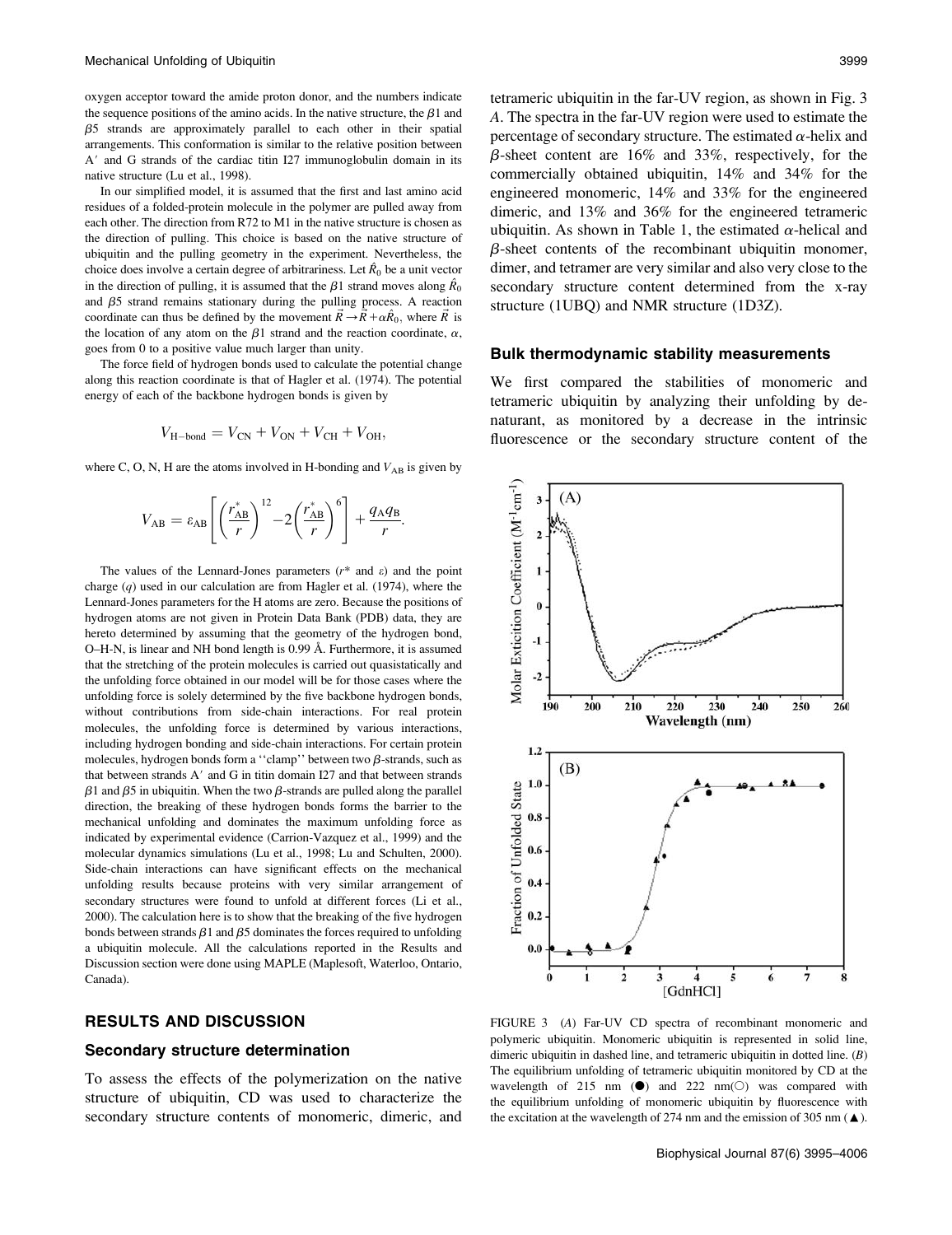TABLE 1 Summary of the estimated percentage of secondary structure of commercial and recombinant ubiquitins

|                         |     | X-ray Commercial Monomer Dimer Tetramer |    |    |    |
|-------------------------|-----|-----------------------------------------|----|----|----|
| $\alpha$ -Helix*        | 16† | 16                                      | 14 | 14 |    |
| $\beta$ -Sheet          | 32  | 33                                      | 34 | 33 | 36 |
| Turn and random coil 52 |     |                                         | 52 | 53 |    |

\*Percentages of the secondary structure of recombinant ubiquitins were estimated from the far-UV CD spectra (195–260 nm) using the neural network program, CDNN. Thirty-three basis sets were used in the calculations.

<sup>†</sup>Percentage was calculated from the x-ray structure (pdb ID, 1ubq).

proteins. The fraction of unfolded state was plotted as a function of GdnHCl concentration (Fig. 3 B). The unfolding curves of both the monomeric and tetrameric ubiquitin coincide and show cooperative characteristics. The transition curve was quantified by the methods described in Materials and Methods, and the corresponding values of  $\Delta G_{\text{D}}^{\text{H}_2\text{O}}$  for monomeric and tetrameric ubiquitin are similar, 6.7, and 7.2 kcal/mol, respectively. These observations indicate that the polymerization has no significant effect on the free energy of unfolding of ubiquitin.

#### Mechanical unfolding of ubiquitin molecules

Fig. 4 A shows several force-versus-extension curves obtained when individual polymers of ubiquitin were stretched in the AFM. Each peak corresponds to the sequential unfolding of an individual protein molecule. The mechanical unfolding was observed to be an ''all-ornone'' or a two-state process, without any detectable unfolding intermediate states. As predicted by the Bell model (Bell, 1978; Evans and Ritchie, 1999), the force required to unfold the protein is linearly dependent on the logarithm of the force-loading rate, which is equal to the product of the pulling speed and the effective spring constant of the polymer-cantilever system. Fig.  $4 \, B$  shows the dependence of the unfolding forces as a function of the pulling speed.

When a protein molecule in the tethered polymer unfolds, the contour length of the polymer increases by an amount of  $\Delta L$ , which is equal to the distance between the two terminal residues in a fully extended unfolded protein minus the distance between the two terminal residues in a native protein molecule. Because of this length increment, there is a sudden drop in the tension of the polymer chain for each unfolding event, resulting in the saw-tooth pattern. Because the polymers chain is never fully extended during the pulling process, the distance between two adjacent peaks in a force curve is not equal to  $\Delta L$ . To extract the values of  $\Delta L$ , we fit the stretching part of each peak to the WLC model because it has been shown that WLC is an adequate model to describe the elastic behavior of a polypeptide chain (Carrion-Vazquez et al., 2000). Fig. 5 A shows a force curve with



FIGURE 4 (A) Force curves from pulling octameric ubiquitin molecules. The top curve was generated from Monte Carlo simulation, whereas the other three curves were from experiments. In the experiments, the ubiquitin octamer could be tethered between the surface and the tip at any two points on the chain; thus the number of unfolding events observed was different for each pulling. The level portion of each curve corresponds to zero force where the tethered polymer chain detached from the tip or the sample. The pulling speed was 1000 nm/s. (B) The pulling speed dependence of the average unfolding forces. The solid circles are experimental data and the squares are simulation data. The parameters used for the Monte Carlo simulation were  $\Delta x_{\rm u} = 0.225$  nm and,  $k_{\rm u}^0 = 5.0 \times 10^{-5} \text{s}^{-1}$ .

each peak fitted to the WLC. The distribution of  $\Delta L$  values obtained in this way is plotted in Fig. 5 B. The average value determined from the force curves,  $\Delta L = 24.5 \pm 1.7$  nm, is in good agreement with the expected value of 24.4 nm, which is obtained from the crystal structure (1UBQ) of ubiquitin and polypeptide conformation as described below. In the native structure, the first and last amino acids are separated by a distance of 3.7 nm. In the unfolded polypeptide chain, the distance between two adjacent  $\alpha$ -carbon atoms is 0.38 nm (Voet and Voet, 1995). However, the tetrahedral geometry reduced the maximal extension of a polypeptide chain to  $\sim$ 0.37 nm per residue, as in a fully extended  $\beta$ -sheet conformation (Voet and Voet, 1995). For an unfolded ubiquitin molecule, the fully extended length (contour length) is thus  $76 \times 0.37$  nm = 28.1 nm. Therefore, each unfolding event will increase the length by  $\Delta L = 28.1 - 3.7$  nm = 24.4 nm. We have also checked the distances between  $\alpha$ -carbon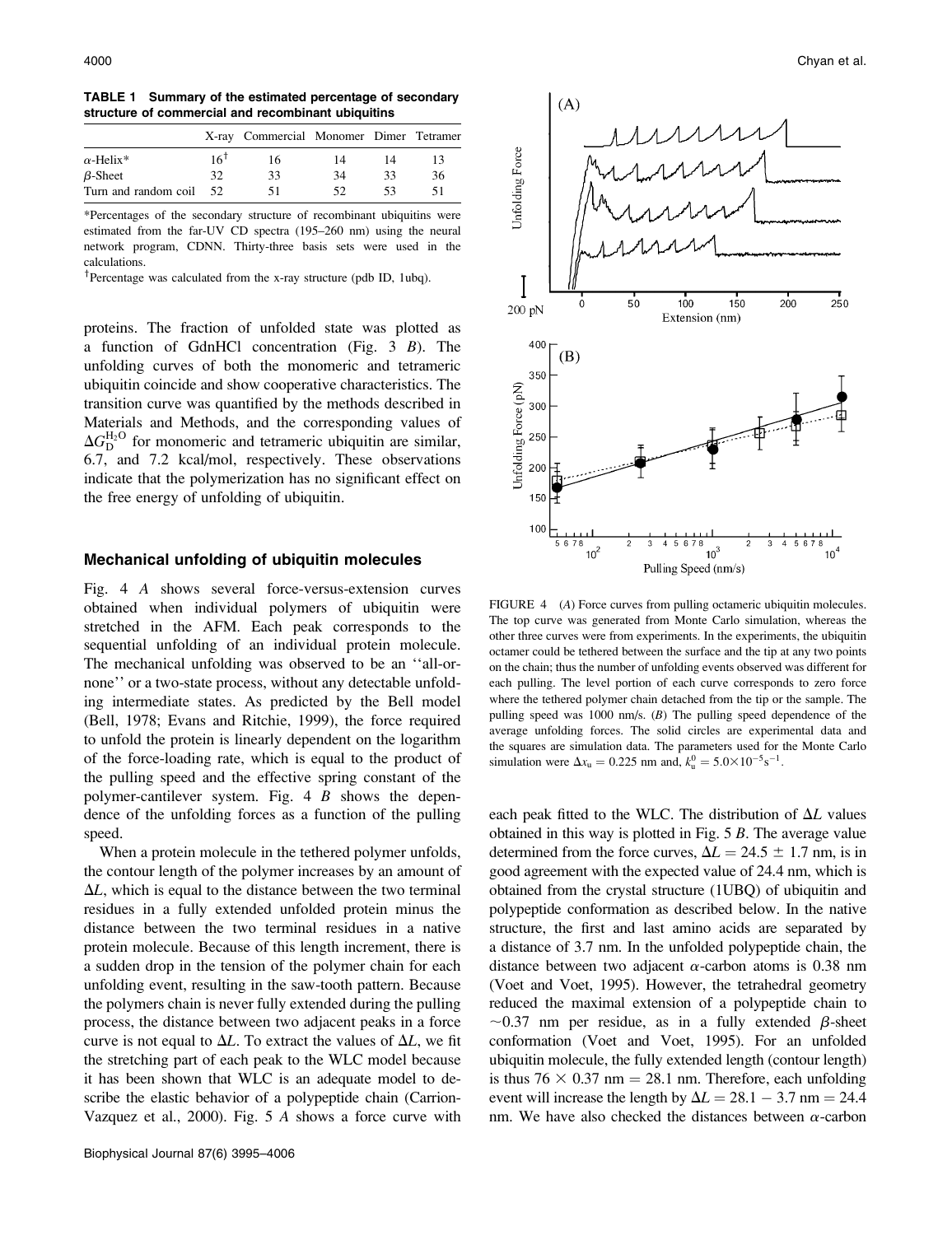

FIGURE 5 (A) A force curve from mechanical unfolding of octameric ubiquitin with the stretching parts of each peak fitted with the WLC model. The persistence length used in the model fitting is  $p = 0.4$  nm. (B) The distribution of the contour length increments of the polymer chain upon each unfolding event. The values were obtained from WLC fitting of experimental curves as shown in panel A.

atoms along the axes of  $\beta$ -sheet strands in the crystal structures of ubiquitin and titin domain I27 using their native structure data, and found that the maximum value of the inter- $\alpha$ -carbon distances was  $\sim$ 0.35 nm. Thus, it appears that polypeptide chains do not assume the fully extended conformation possible in a native protein structure.

From force-extension curves similar to those of Fig. 4 A, the forces required to unfold the ubiquitin molecules were determined and the results are plotted in Fig. 6. The average unfolding force is 230  $\pm$  34 pN (mean  $\pm$  SD, number of points  $n = 169$ ) when stretched at a speed of 1000 nm/s. This value is in good agreement with the results reported by Carrion-Vazquez et al. (2003) (203  $\pm$  35 pN at a pulling speed range of 250–410 nm/s). It should be noted that the distribution of the measured unfolding forces was mainly due to the stochastic nature of the individual unfolding events, with a minor contribution from the instruments, as shown by the Monte Carlo simulation results also shown in Fig. 6. By comparing the distribution and the pulling speed dependence of the unfolding forces from experimental measurements with that from Monte Carlo simulations, it was found that an optimal agreement was obtained if the parameters were  $\Delta x_{\text{u}} = 0.225$  nm and,  $k_{\text{u}}^0 = 5.0 \times 10^{-5} \text{s}^{-1}$ . These results are consistent with previously measured results in mechanical unfolding experiments and in bulk kinetics



FIGURE 6 The distribution of the unfolding forces of ubiquitin molecules. The dashed line shows the results from Monte Carlo simulation. The pulling speed was 1000 nm/s, and the parameters used in the Monte Carlo simulation were  $\Delta x_{\text{u}} = 0.225$  nm and  $k_{\text{u}}^0 = 5.0 \times 10^{-5} \text{s}^{-1}$ .

measurements (Sivaraman et al., 2001). The average unfolding force for ubiquitin is slightly larger than that measured for titin I27  $(-200 \text{ pN})$  under similar conditions (Carrion-Vazquez et al., 2000), and much higher than the unfolding forces for spectrin ( $\sim$ 30 pN) (Rief et al., 1999) and for T4 lysozyme (Yang et al., 2000). These values of unfolding forces reflect the structural properties that determine the mechanical stability of the protein molecules. Titin Ig domains possess a  $\beta$ -barrel motif, spectrin repeats have a triple-helical coiled-coils structure, T4 lysozyme is mainly  $\alpha$ -helical, whereas ubiquitin has a mixed  $\alpha$ - $\beta$ structure. A steered molecular dynamics simulation (SMD) of the mechanical unfolding of I27 domain of titin revealed that the force peaks in the force-extension curves observed in atomic force spectroscopy experiments were mainly due to the initial disruption of the backbone hydrogen bonds between antiparallel  $\beta$ -strands A and B and between the parallel  $\beta$ -strands A' and G. (Fowler et al., 2002). The existence of a so-called ''mechanical clamp'' involving the A' and G strands in titin I27 seems to be responsible for the domain's resistance to force. When an ubiquitin molecule is pulled from the termini, a similar force ''mechanical clamp'' exists between strands  $\beta$ 1 and  $\beta$ 5, which may be responsible for the high unfolding force (Li and Makarov, 2004). As detailed later, a theoretical model was utilized to calculate the force required to rupture the hydrogen bonds between the two strands.

#### Reversibility of mechanical unfolding of ubiquitin

Mechanical unfolding experiments show that the force-induced unfolding of ubiquitin molecules is reversible. In such an experiment, the protein polymers are first stretched and then relaxed after unfolding events have been observed. Fig. 7 shows the unfolding-refolding of the ubiquitin molecules in a polymer. For this set of data, each cycle of unfolding/ refolding took  $\sim$ 1 s, while the protein chain remained in the relaxed state for  $\sim$  0.3 s. When the polymer was stretched for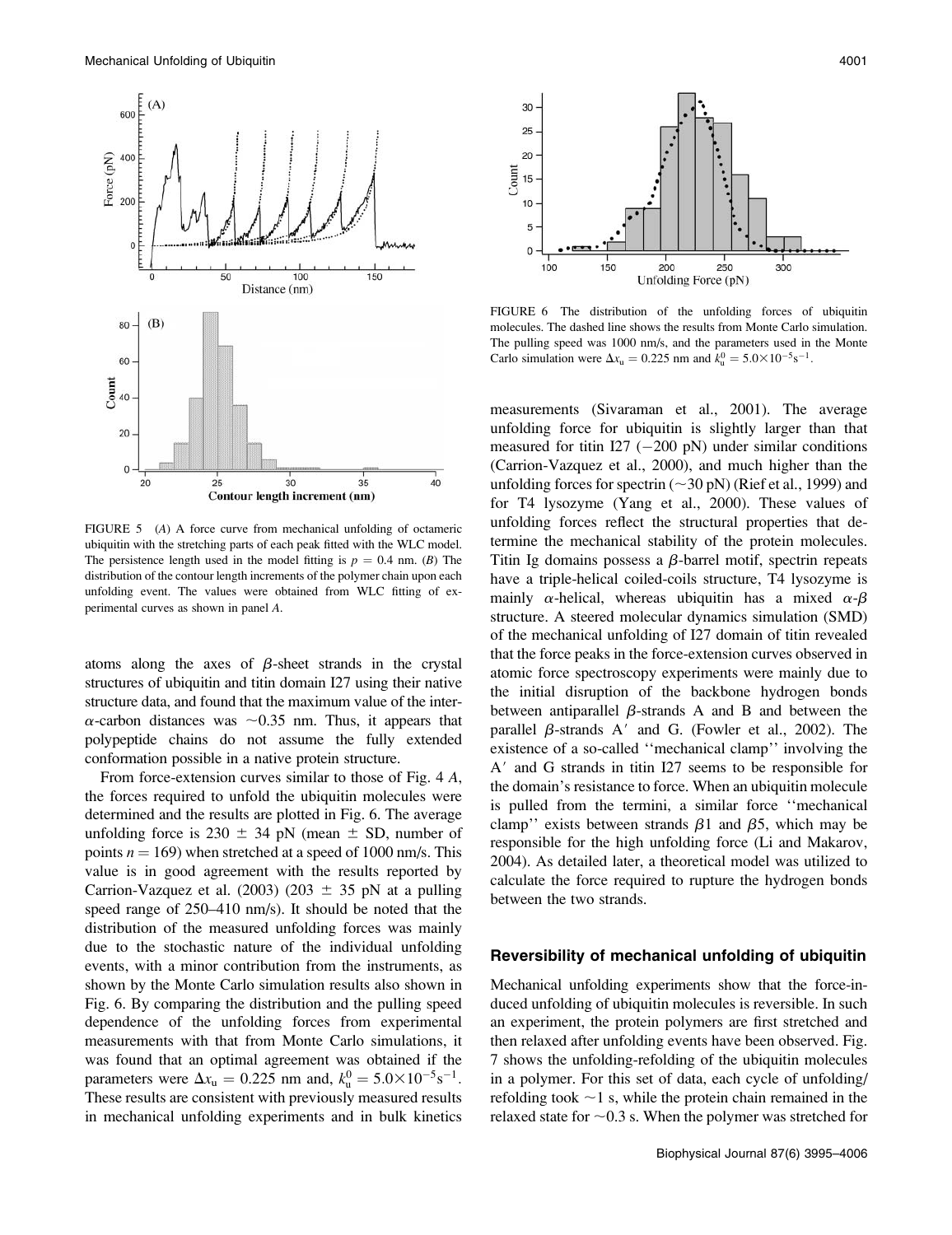

FIGURE 7 The unfolding and refolding of the ubiquitin molecules in a polymer. When the polymer was stretched for the first time for a distance of 160 nm, six unfolding events were observed (the extra peak in the fifth event was due to a nonspecific interaction). The polymer was then relaxed to 40-nm extension before being stretched again. The procedure was repeated until the chain became detached. The incomplete relaxation yields a low refolding efficiency of the ubiquitin molecules in the polymer.

the first time, six molecules were observed to have been unfolded. In the subsequent stretching of the same polymer, unfolding events were again observed, indicating that certain unfolded protein molecules properly refolded (as judged from the unfolding forces) during the time of chain relaxation. However, there were fewer than six peaks observed in the ensuing force curves, i.e., not all of the unfolded protein molecules were refolded. This is most likely due to the fact that the polymer was not completely relaxed (the tip remained 40 nm above the sample surface) in the experiment to avoid nonspecific interactions between the tip and the sample. Any tension in the polymer will reduce the refolding rate of the protein (Carrion-Vazquez et al., 1999; Rief et al., 1998). Even with the less-than-perfect refolding efficiency, the data still demonstrate that the folding process of ubiquitin is robust; a large fraction of the protein molecules can still refold with the degrees of freedom of the peptide chain severely reduced by the polymerization and the residual tension in the chain.

#### Theoretical calculation of the unfolding force

As described in Materials and Methods, the maximal force for unfolding can be calculated according to a simple model using the force field and parameters developed for hydrogen bonds by Hagler et al. (1974). Fig. 8 A shows a schematic of strands  $\beta$ 1 and  $\beta$ 5 at several positions as they are pulled away from each other. In Fig. 8 B, the calculated force and the potential energy along the pulling direction are shown as a function of the stretching distance. The maximal force calculated is 308 pN at a stretching distance of 2.5  $\AA$  between the strands  $\beta$ 1 and  $\beta$ 5 (see Fig. 8 B). Both values are in reasonable agreement with experimental data, if it is assumed, as in the titin I27 domain, that the rupture of the backbone hydrogen bonds between  $\beta$ -strands 1 and 5 is the dominating factor responsible for the peak values in the experimentally observed force-extension curves of ubiquitin. The smaller force peak of 67 pN at an extension  $\Delta r = 0.4$  Å arises from the fact that, when the  $\beta$ 1 strand is pulled away from the  $\beta$ 5 strand, the O–H distances of three hydrogen bonds, Q2-E64, S65-F4, and L67-K6, become shorter than the equilibrium values (PDB) at small extensions. Further pulling of the  $\beta$ 1 strand increases these O–H distances to larger values, after passing the equilibrium lengths. This process produces a minimum in the force-extension curves



FIGURE 8 (A) Schematic showing the relative positions of strands  $\beta$ 1 and  $\beta$ 5 at a stretching distance of  $\Delta r = 0$ , 1.0 Å, 2.5 Å, and 4.0 Å. The drawing is based on the native structure of ubiquitin and Fig. 3 in the article by Cordier and Grzesiek (2002). The hydrogen bonds are represented by dashed lines between the amide proton donor  $(\bullet)$  and the oxygen acceptor  $(\circ)$ . At  $\Delta r = 4.0$  Å, the hydrogen bonds are much weakened or broken. It should be noted that the relative lengths of the hydrogen bonds shown are not proportional to the calculated values due to projection of a three-dimensional structure onto a two-dimensional plane. (B) The calculated force and potential energy as a function of the distance moved by  $\beta$ 1-strand relative to  $\beta$ 5strand in a molecule of ubiquitin. The small peak in the force curve is due to the geometry of the hydrogen bonds between the two strands as discussed in the text.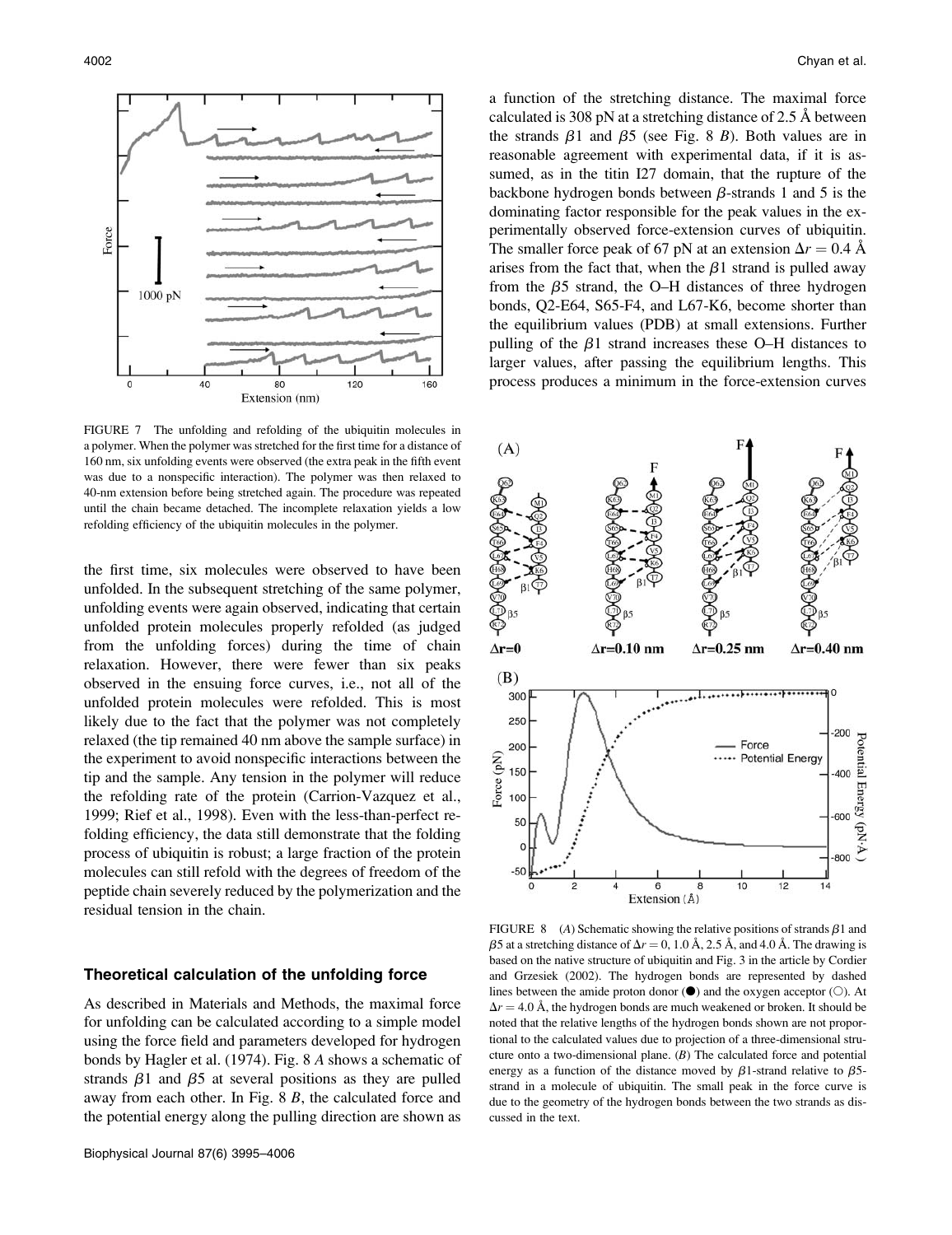and a plateau in the potential energy. The native structure of ubiquitin shows that these three hydrogen bonds are tilted in the opposite direction to that of the pulling, and the tilt angles are similar (Cordier and Grzesiek, 2002). The other two hydrogen bonds, F4-L67 and K6-L69, are tilted in the direction of pulling, thus, they are stretched beyond the equilibrium lengths from the beginning. This low force peak was not observed experimentally, due to either its low values or the oversimplification of the model.

To assess the appropriateness of using the Hagler force field or that of AMBER in this calculation, we have also carried out a cruder calculation, in which it is simply assumed that all five H-bonds connecting the two  $\beta$ -strands are ruptured at the same time. In such a calculation the results based on the Hagler's force field are: maximum force  $= 620$ pN and  $\Delta r = 0.4$  Å; those based on AMBER are: maximum force = 1328 pN and  $\Delta r = 0.4$  Å. It should be noted that the net charges on the carbonyl group  $(C=O)$  and the amide (NH) group of the hydrogen bonds involved are nonzero in the AMBER force field, thus, we have to take the average so that no net charges exist in these functional groups. The Hagler force field fares better than the AMBER in this crude calculation and, therefore is used in the refiner calculation presented above. This refiner model is, of course, an oversimplified depiction of the mechanical unfolding process of proteins, as compared with the SMD calculations; however, it does include the essential features of the process in estimating the unfolding force based solely on backbone hydrogen bonds and provides further evidence that the rupture of the hydrogen bonds between  $\beta$ 1 and  $\beta$ 5 is the dominant factor. In this calculation, we consider the static limit of the pulling experiments, thus, the unfolding force obtained should be the lower bound to the observed value. The fact that the theoretical predicted value is actually higher than the observed value can be attributed to the defects of the model employed, the oversimplifications of our model, as described in Materials and Methods. The unfolding forces calculated from SMD are  $\sim$  1 order of magnitude larger than the observed values, because the pulling rates used in the SMD are  $\sim$  6–7 orders of magnitude larger than the experimental pulling rates.

#### Dependence of the unfolding forces on pH

It has been demonstrated in various experiments that the pH value has dramatic effects on the thermodynamic behaviors of ubiquitin and other proteins in vitro (Ibarra-Molero et al., 1999; Sundd et al., 2002; Itzhaki and Evans, 1996). To elucidate the effects of pH on the mechanical stability of ubiquitin, we have carried out mechanical unfolding experiments in solutions of different pH values. Fig. 9 presents the unfolding forces and the unfolding rates of ubiquitin as a function of the pH value. The unfolding force became lower as the pH of the solution was decreased from the neutral value. However, within the range around the neutral



FIGURE 9 The unfolding force and the unfolding rate at zero force as a function of the solution pH value. The each point in the force curve is the average of the experimentally obtained forces from the force-versusextension curves. The zero force unfolding rate data were obtained from Monte Carlo simulation, by fitting the simulated data to the experimental data at a specific pH value, with the unfolding rate as the fitting parameter at the optimal fitting.

value between pH 6 and pH 10, the unfolding force did not change significantly (single-molecule unfolding events were not observed above pH 10, probably due to unfolding and aggregation of the polymers). The zero-force unfolding rate constants of ubiquitin, obtained via Monte Carlo simulation, do not change substantially within the pH range around the neutral value. Using stopped flow and magnetization transfer in native ubiquitin (Sivaraman et al., 2001) showed that the stability ( $K = k_{\rm u}/k_{\rm f}$ ) of ubiquitin did not appreciably change between pH 6 and pH 9.5. They expected that the values of  $k<sub>u</sub>$  and  $k<sub>f</sub>$  were probably constant over this pH range, which is in agreement with our results, although the absolute values of  $k_{\rm u}$  from our measurements ( $\sim 10^{-4}$ ) are different from that reported by Sivaraman et al.  $(2001)$  ( $\sim$ 10<sup>-3</sup>); this is partially due to the fact that their measurements were made in the presence of GdnDCl. Below pH 6, the pH-dependence of the unfolding rate is due to the uptake of protons upon reaching the transition state from the native state, thus reflecting the extent of electrostatic interactions in the transition state relative to the native state. The change in free energy as a function of pH values can be expressed in terms of the number of bound protons (Tanford, 1968, 1970; Tan et al., 1996):

$$
\frac{\partial \Delta G_{\text{A}-\text{B}}}{\partial \text{pH}} = 2.3 RT \Delta Q_{\text{A}-\text{B}},
$$

where  $\Delta G_{A-B}$  is the free-energy change as the protein goes from state A to state B, due to the pH changes, and  $\Delta Q_{A-B}$  is the change in the number of mol of protons bound to the protein. According to the transition-state theory, the unfolding rate constant is

$$
k_{\rm u} = \frac{k_{\rm B}T}{h} \exp\left(\frac{-\Delta G_{\rm N-\neq}}{RT}\right),\,
$$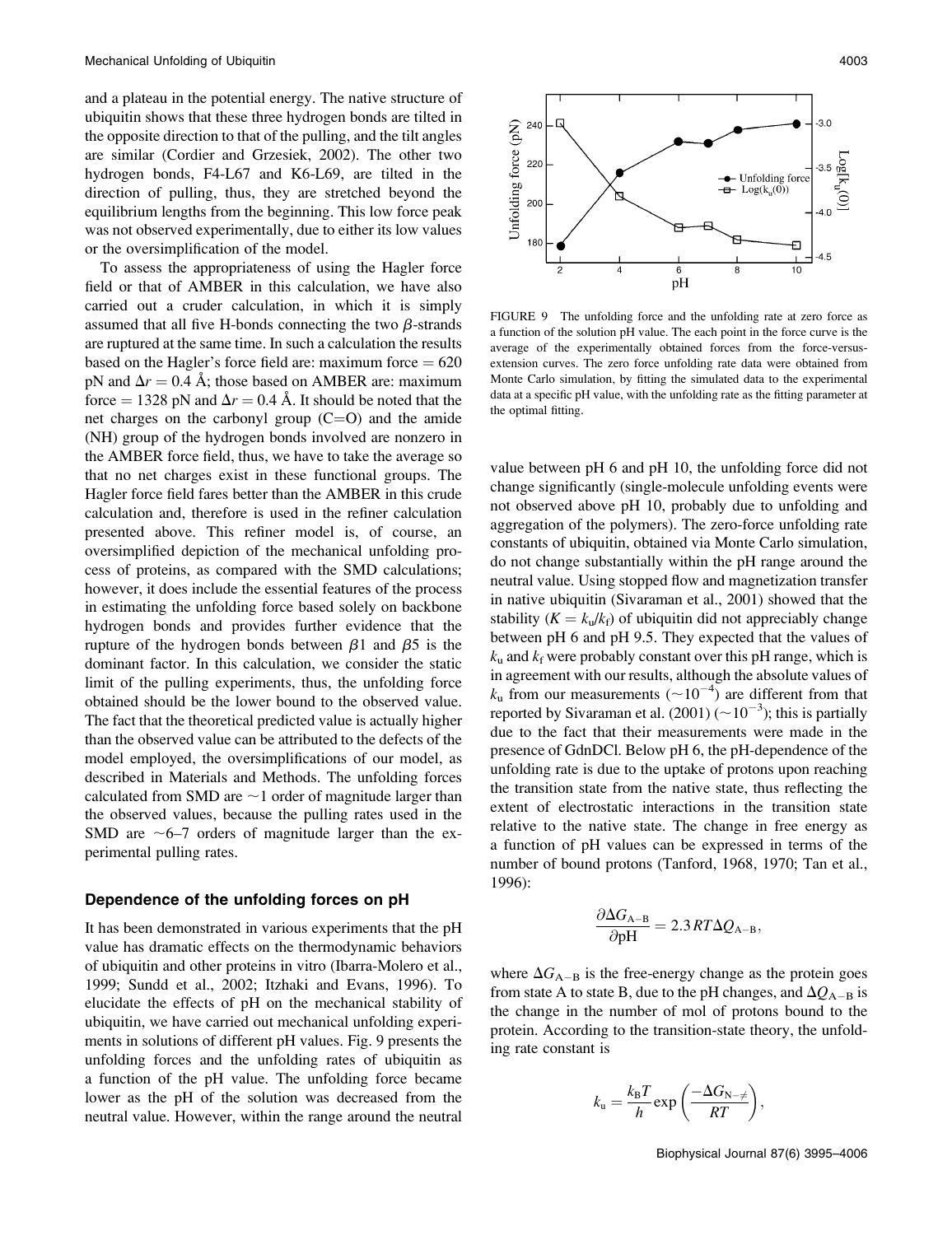where  $\Delta G_{\text{N-}\neq}$  is the activation energy on going from the native state to the transition state. Consequently, the change of unfolding rate constant with pH can be expressed as

$$
\frac{\partial \log(k_{\rm u})}{\partial \rm pH} = -\frac{1}{2.3RT} \frac{\partial \Delta G_{\rm N-\neq}}{\partial \rm pH} = -\Delta Q_{\rm N-\neq},
$$

where  $\Delta Q_{N-\neq}$  is the change in bound protons on going from the native state to the transition state. As shown in Fig. 9, the average unfolding force increases with pH values in the acidic range, and the intrinsic unfolding rate (at zero force) of ubiquitin decreases as the pH increases in this range. According to the expression above,  $\Delta Q_{N-\neq} = Q_{\neq} - Q_N$  is positive, indicating that the native state is less protonated than the transition state below pH 6. It can be estimated from Fig. 9 that the transition state possesses  $\sim 0.4$  extra charge between pH 2 and pH 4, and  $\sim 0.2$  extra charge between pH 4 and pH 6, respectively, as compared with the native state. The higher degree of protonation of the transition state in the acidic pH range indicates that it requires more energy to protonate the native state than the transition state, with the extra free energy equal to the integration of  $\Delta Q_{N-\neq}$  over a pH range. Around neutral pH, the protonation level of the native state and the transition state is similar, thus the electrostatic interactions make comparable contributions to both states.

The effects of pH on thermodynamic and kinetic properties of proteins arise from the pH-dependence of chargecharge interactions. Experimental determination of the pH effects can be complicated if the electrostatic interaction is altered by the measurements. Ibarra-Molero et al. (1999) characterized the folding and unfolding behaviors of ubiquitin using both denaturant-induced unfolding and thermal unfolding methods at different pH values within an acidic pH range. The results using denaturant showed that the stability of the protein  $(\Delta G)$  was almost independent on pH. However, in the thermal unfolding experiments using differential scanning calorimetry, the stability and the unfolding temperature showed a strong dependence on pH, i.e., both the unfolding free energy  $\Delta G$  and the denaturation temperature increased significantly as the pH value changed from 2 to 4. This discrepancy was attributed to the fact that the charge-charge interactions were screened by the high concentration of denaturant molecules (guanidine) used in the experiments. In the mechanical unfolding experiments, force is used as the agent to induce the unfolding-refolding transition while the solution is not altered, thus the measured pH-dependent properties are not influenced by solution condition changes. An accurate determination of the pH-dependence of the thermodynamic and kinetic parameters of proteins is important to understand the effects of the charge-charge interactions on the stability, folding kinetics, and functions of proteins. It has been suggested that some enzymes might stabilize the transitionstate structures of reacting macromolecules primarily via electrostatic interactions (Borman, 2004). For ubiquitin, the electrostatic interactions are important for its stability and folding/unfolding kinetics because both the unfolding free energy and the unfolding rates have a strong pH-dependence. In native ubiquitin, the charged atoms of ionizable groups are mostly exposed to the solvent (Rashin and Honig, 1984), the free-energy cost of desolvation on folding is not significant, and the charge-charge interaction in the native state is stabilizing at neutral pH and destabilizing at acidic pH (Ibarra-Molero et al., 1999). This contribution is believed to be a major factor responsible for the high stability of ubiquitin. The results in Fig. 8 show that the effect of pH on the mechanical stability of the protein is significant only in the acidic range. Around neutral pH the mechanical stability remains practically constant. This may indicate that the function of ubiquitin is not weakened or inactivated if the cellular pH value changes slightly around the neutral value, as it has been suggested that mechanical forces are utilized in proteasomal degradation of targeted proteins and ubiquitin molecules are subject to a pulling force during the process (Carrion-Vazquez et al., 2003).

## **CONCLUSION**

To fully characterize the folding and unfolding pathways of a protein molecule, it will be necessary to determine the properties of the native state, the denatured states, the transition states, and any intermediate states. Although there are many techniques to study the structural and thermodynamic properties of the various conformational species during protein folding and unfolding, the mechanical unfolding approach adds some unique capabilities. The force-induced unfolding experiments monitor the reaction along a well-defined reaction coordinate, i.e., the end-to-end distance of a tethered protein polymer, and the unfoldingrefolding reactions can be observed in physiologically relevant solution environment. As the spatial and temporal resolutions are further improved, the heterogeneity of the unfolding and refolding pathways could be determined.

In this work we have synthesized ubiquitin polymers and studied the reversible mechanical unfolding behaviors of individual ubiquitin molecules. The force required to unfold a ubiquitin molecule was found to be close to that for titin domain I27, although the two molecules have different secondary structure contents. The results suggest that the unfolding forces might be determined mostly by the hydrogen-bonding pattern between the two strands being pulled directly. Our model calculation is consistent with this assumption. The pH-dependent measurements show that the unfolding forces do not change appreciably within a pH range from 6–10, indicating that the protein could function in various cellular environments. Furthermore, the characterization of the mechanical properties of proteins with various folds and under various environmental conditions may have important implications on designing protein-based artificial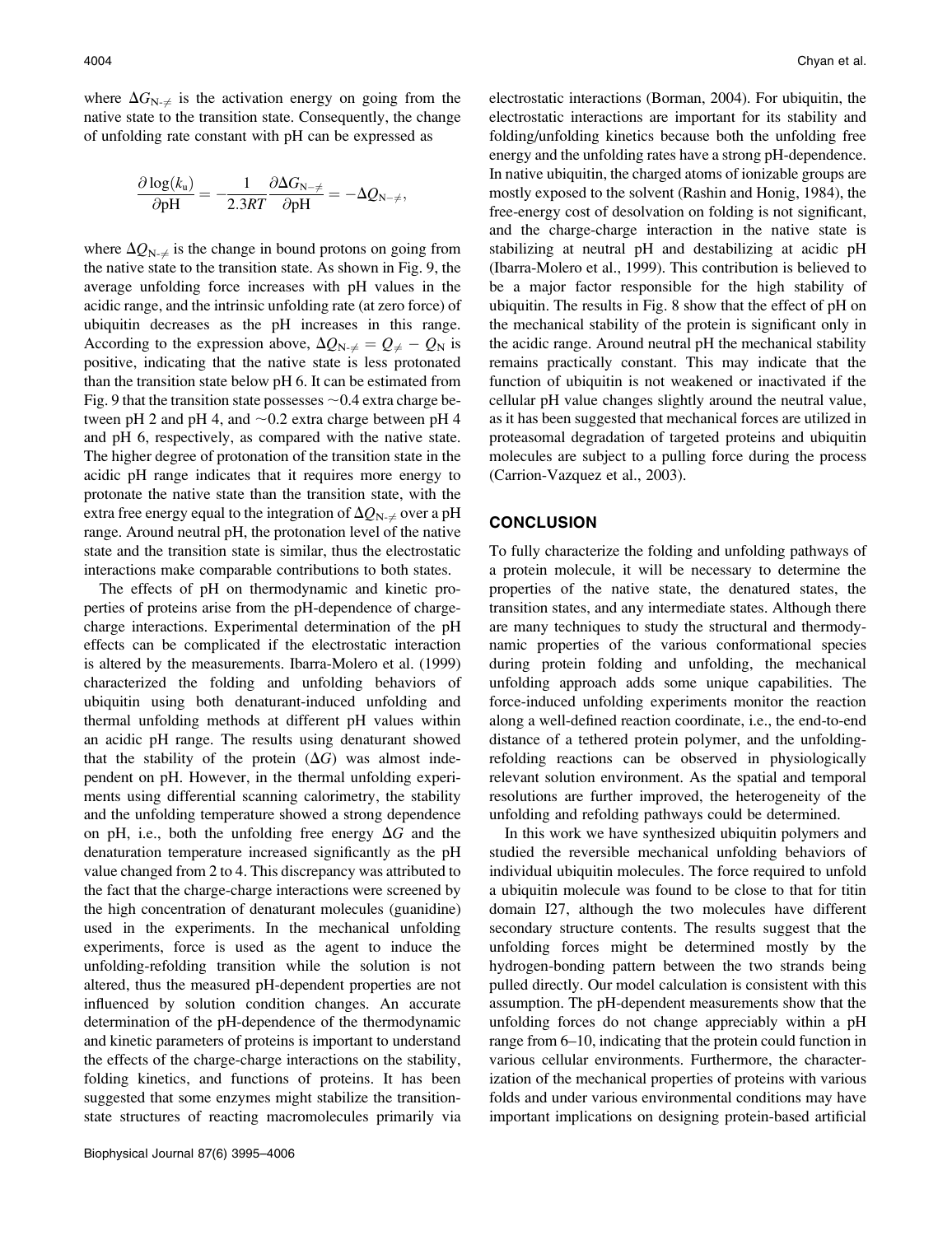materials for various applications (Carrion-Vazquez et al., 2003; Hochstrasser and Wang, 2001; Lee et al., 2001).

The authors thank Dr. Feng-Yin Li for insightful suggestions and helpful discussions during the course of the work. We also thank Ensheng Liu, Jian-Wen Huang, and Sneha Rajan for their technical assistance.

This work was supported in part by the Nanotechnology Institute of Southeast Pennsylvania (G.Y.) and by Drexel University's Antelo Devereus Award for Young Faculty (to G.Y). The work was also supported in part by the National Sciences Council of the Republic of China (NSC91-2113- M-259-007 to C.-L.C.).

# **REFERENCES**

- Bell, G. I. 1978. Models of the specific adhesion of cells to cells. Science. 200:618–627.
- Best, R. B., B. Li, A. Steward, V. Daggett, and J. Clarke. 2001. Can nonmechanical proteins withstand force? Stretching barnase by atomic force microscopy and molecular dynamics simulation. Biophys. J. 81:2344– 2356.
- Bohm, G., R. Muhr, and R. Jaenicke. 1992. Quantitative analysis of protein far UV circular dichroism spectra by neural networks. Protein Eng. 5:191–195.
- Borman, S. 2004. Much ado about enzyme mechanisms. Chem. Eng. News. 82:35–39.
- Bustamante, C., J. F. Marko, E. D. Siggia, and S. Smith. 1994. Entropic elasticity of lambda-phage DNA. Science 265:1599–1601.
- Carrion-Vazquez, M., H. Li, H. Lu, P. E. Marszalek, A. F. Oberhauser, and J. M. Fernandez. 2003. The mechanical stability of ubiquitin is linkage dependent. Nat. Struct. Biol. 10:738-743.
- Carrion-Vazquez, M., A. F. Oberhauser, T. E. Fisher, P. E. Marszalek, H. Li, and J. M. Fernandez. 2000. Mechanical design of proteins studied by single-molecule force spectroscopy and protein engineering. Prog. Biophys. Mol. Bio. 74:63–91.
- Carrion-Vazquez, M., A. F. Oberhauser, S. B. Fowler, P. E. Marszalek, S. E. Broedel, J. Clarke, and J. M. Fernandez. 1999. Mechanical and chemical unfolding of a single protein: a comparison. Proc. Natl. Acad. Sci. USA. 96:3694–3699.
- Cordier, F., and S. Grzesiek. 2002. Temperature-dependence of protein hydrogen bond properties as studied by high-resolution NMR. J. Mol. Biol. 715:739–752.
- Evans, E., and K. Ritchie. 1999. Strength of a weak bond connecting flexible polymer chains. Biophys. J. 76:2439–2447.
- Fernandez, J. M., and H. Li. 2004. Force-clamp spectroscopy monitors the folding trajectory of a single protein. Science. 303:1674–1678.
- Fowler, S. B., R. Best, J. L. Toca-Herrera, T. J. Rutherford, A. Steward, E. Paci, M. Karplus, and J. Clarke. 2002. Mechanical unfolding of a titin Ig domain: structure of unfolding intermediate revealed by combining AFM, molecular dynamic simulations, NMR and protein engineering. J. Mol. Biol. 322:841–849.
- Gao, M., W. Matthias, and K. Schulten. 2002. Steered molecular dynamics studies of titin i1 domain unfolding. Biophys. J. 83:3435–3445.
- Hagler, A. T., E. Huler, and S. Lifson. 1974. Energy functions for peptides and proteins. I. Derivation of a consistent force field including the hydrogen bond from the amide crystals. J. Am. Chem. Soc. 96:5319– 5327.
- Hertadi, R., F. Gruswitz, L. Silver, A. Koide, S. Koide, H. Arakawa, and A. Ikai. 2003. Unfolding mechanics of multiple OspA substructures investigated with single molecule force spectroscopy. J. Mol. Biol. 333:993–1002.
- Hertadi, R., and A. Ikai. 2002. Unfolding mechanics of holo- and apocalmodulin studied by the atomic force microscope. Protein Sci. 11:1532–1538.
- Hochstrasser, M., and J. Wang. 2001. Unraveling the means to the end in
- ATP-dependent proteases. Nat. Struct. Biol. 8:294–296.
- Hutter, J. L., and J. Bechhofer. 1993. Calibration of atomic force microscope tips. Rev. Sci. Instrum. 64:1868–1873.
- Ibarra-Molero, B., V. V. Lolazde, G. I. Makhatadze, and J. M. Sanchez-Ruiz. 1999. Thermal versus guanidine-induced unfolding of ubiquitin. An analysis in terms of the contributions from charge-charge interactions to protein stability. Biochemistry. 38:8138–8149.
- Itzhaki, L. S., and P. A. Evans. 1996. Solvent isotope effects on the refolding kinetics of hen egg-white lysozyme. Protein Sci. 5:140–146.
- Kellermayer, M. S., S. B. Smith, H. L. Granzier, and C. Bustamante. 1997. Folding-unfolding transition in single titin modules characterized with laser tweezers. Science. 276:1112-1116.
- Law, R., G. Liao, S. Harper, G. Yang, D. Speicher, and D. Discher. 2003. Pathway shifts and thermal softening in temperature-coupled forced unfolding of spectrin domains. Biophys. J. 86:3286–3293.
- Lee, C., M. P. Schwartz, S. Prakash, M. Iwakura, and A. Matouschek. 2001. ATP-dependent proteases degrade their substrates by processively unraveling them from the degradation signal. Mol. Cell. 7:627–637.
- Li, P.-C., and D. E. Makarov. 2004. Ubiquitin-like protein domains show high resistance to mechanical unfolding similar to that of the i27 domain in titin: evidence from simulations. J. Phys. Chem. B. 108:745–749.
- Li, H., A. F. Oberhauser, S. B. Fowler, J. Clarke, and J. M. Fernandez. 2000. Atomic force microscopy reveals the mechanical design of a modular protein. Proc. Natl. Acad. Sci. USA. 97:6527–6531.
- Lu, H., B. Isralewitz, A. Krammer, V. Vogel, and K. Schulten. 1998. Unfolding of titin immunoglobulin domains by steered molecular dynamics. Biophys. J. 75:662–671.
- Lu, H., and K. Schulten. 2000. The key event in force-induced unfolding of titin's immunoglobulin domains. Biophys. J. 79:51–65.
- Makhatadze, G. I., M. M. Lopez, J. M. Richardson, and S. T. Thomas. 1998. Anion binding to the ubiquitin molecule. Protein Sci. 7:689-697.
- Marszalek, P., H. Lu, H. Li, M. Carrion-Vazquez, A. Oberhauser, K. Schulten, and J. Fernandez. 1999. Mechanical unfolding intermediates in titin modules. Nature. 402:100–103.
- Matouschek, A. 2003. Protein unfolding: an important process in vivo? Curr. Opin. Struct. Biol. 13:98–109.
- Oberhauser, A. F., P. E. Marszalek, M. Carrion-Vazquez, and J. M. Fernandez. 1999. Single protein misfolding events captured by atomic force microscopy. Nat. Struct. Biol. 6:1025–1028.
- Oberhauser, A. F., P. E. Marszalek, H. P. Erickson, and J. M. Fernandez. 1998. The molecular elasticity of the extracellular matrix protein tenascin. Nature. 393:181–185.
- Pace, C. N. 1986. Determination and analysis of urea and guanidine hydrochloride denaturation curves. Methods Enzymol. 131:266–280.
- Rashin, A. A., and B. Honig. 1984. On the environment of ionizable groups in globular proteins. J. Mol. Biol. 173:515–521.
- Rief, M., J. Fernandez, and H. E. Gaub. 1998. Elastically coupled two-level systems as a model for biopolymer extensibility. Phys. Rev. Lett. 81:4764–4766.
- Rief, M., M. Gautel, F. Oesterheld, J. Fernandez, and H. Gaub. 1997. Reversible unfolding of individual titin immunoglobulin domains by AFM. Science. 276:1109–1112.
- Rief, M., J. Pascual, M. Saraste, and H. E. Gaub. 1999. Single molecule force spectroscopy of spectrin repeats: low unfolding forces in helix bundles. J. Mol. Biol. 286:553–561.
- Schlierf, M., H. Li, and J. M. Fernandez. 2004. The unfolding kinetics of ubiquitin captured with single-molecule force-clamp techniques. Proc. Natl. Acad. Sci. USA. 101:7299–7304.
- Sivaraman, T., C. B. Arrington, and A. D. Robertson. 2001. Kinetics of unfolding and folding from amide hydrogen exchange in native ubiquitin. Nat. Struct. Biol. 8:331–333.
- Studier, F. W., A. Rosenberg, J. J. Dunn, and J. W. Dubendoff. 1990. Use of T7 RNA polymerase to direct expression of cloned genes. Methods Enzymol. 185:60–89.